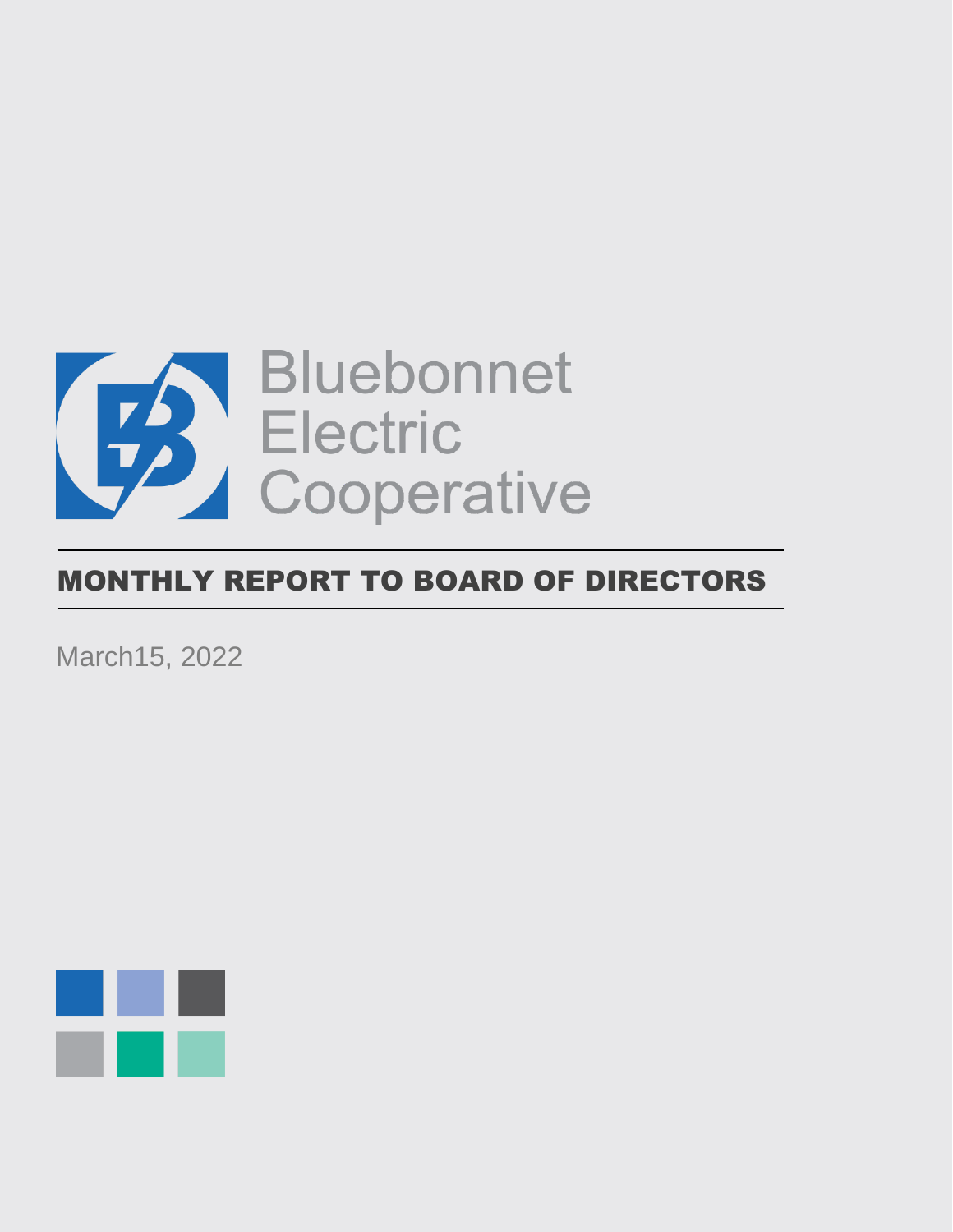

### **Tuesday, March 15, 2022 Maxwell Service Center 10400 Hwy 142 Maxwell, TX 10:00 am**

### **Invocation**

#### **Items from Chair**

1. Approve Minutes of February 15, 2022 Regular Meeting

### **Items from CEO**

#### **Staff Reports**

- 1. Corporate Services
	- a. Financial report
	- b. PCRF
	- c. Purchase orders

#### 2. System Operations

- a. New extensions
- b. Residential developments
- 3. Administrative Services
	- a. 6-Month look ahead
- 4. Public Affairs
	- a. Legislative update

#### **Action Items from Regular Session**

- 1. Approve the payment of the February LCRA, AEP, and BP power bill invoices
- 2. Discuss and approve changing the date of the May 17, 2022 Regular Board meeting to May 10, 2022 to be held at the American Legion Hall in Giddings. Also, approve changing the Annual Meeting start time to 1:30.

## **Executive Session**

- 1. Items from CEO
- 2. 2021 Benefts
- 3. Economic Development update
- 4. Legal report